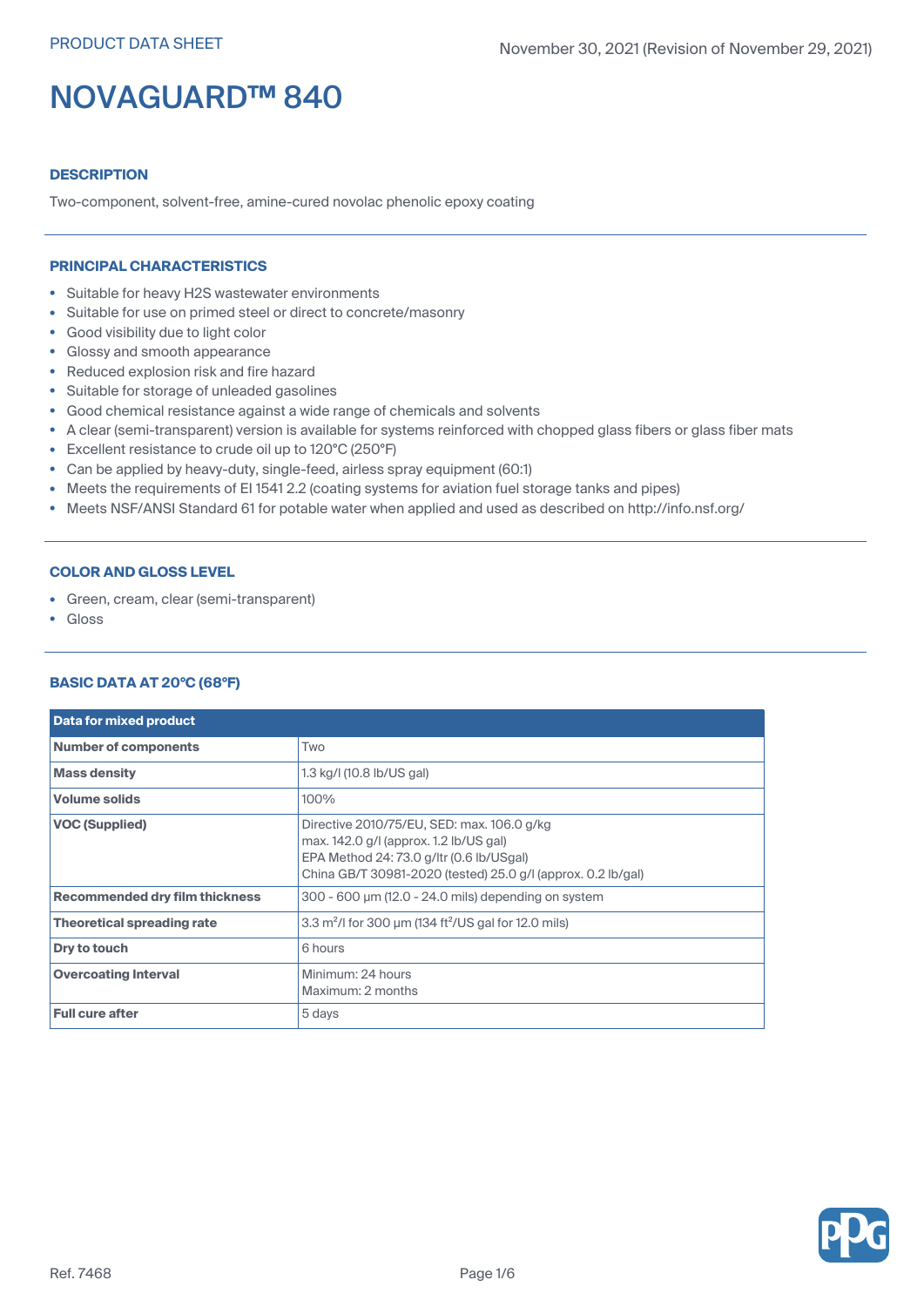| Data for mixed product |                                                                                                            |
|------------------------|------------------------------------------------------------------------------------------------------------|
| <b>Shelf life</b>      | Base: at least 24 months when stored cool and dry<br>Hardener: at least 24 months when stored cool and dry |

#### Notes:

- See ADDITIONAL DATA Spreading rate and film thickness
- See ADDITIONAL DATA Overcoating intervals
- See ADDITIONAL DATA Curing time

#### **RECOMMENDED SUBSTRATE CONDITIONS AND TEMPERATURES**

#### **Carbon steel**

- Steel; blast cleaned to <sup>a</sup> minimum of SSPC-SP10 or ISO-SA2½ , blasting profile 50 125 µm (5.0 mils) (2.0 5.0 mils)
- Steel with suitable primer (NOVAGUARD 260 or PHENGUARD 930) must be dry and free from any contamination

#### **Concrete**

- Remove grease, oil and other penetrating contaminants according to ASTM D4258
- • Abrade the surface per ASTM D4259 to remove all chalk and surface glaze or laitance. Achieve surface profile - ICRI CSP 3 to 5
- NOVAGUARD 840 with PPG 884 Additive or AMERCOAT 114A may be used as <sup>a</sup> pit filler for certain applications. Check with PPG Technical Service for guidance on chemical resistance
- Maximum recommended moisture transmission rate is 3 lbs / 1,000 ft2 / 24 hours by moisture transmission test (ASTM F1869, calcium chloride test or by ASTM D4263, plastic sheet test)
- Moisture content should not exceed 4% (ASTM D4944, Calcuim Carbide Gas method)

## **Substrate temperature and application conditions**

- Substrate temperature during application and curing should be above 5°C (41°F)
- Substrate temperature during application and curing should be at least 3°C (5°F) above dew point

#### **INSTRUCTIONS FOR USE**

#### **Mixing ratio by volume: base to hardener 80:20 (4:1)**

- The temperature of the mixed base and hardener should preferably be at least 20°C (68°F)
- •At lower temperature, the viscosity will be too high for spray application
- No thinner should be added
- For recommended application instructions, see working procedure

#### **Induction time**

None

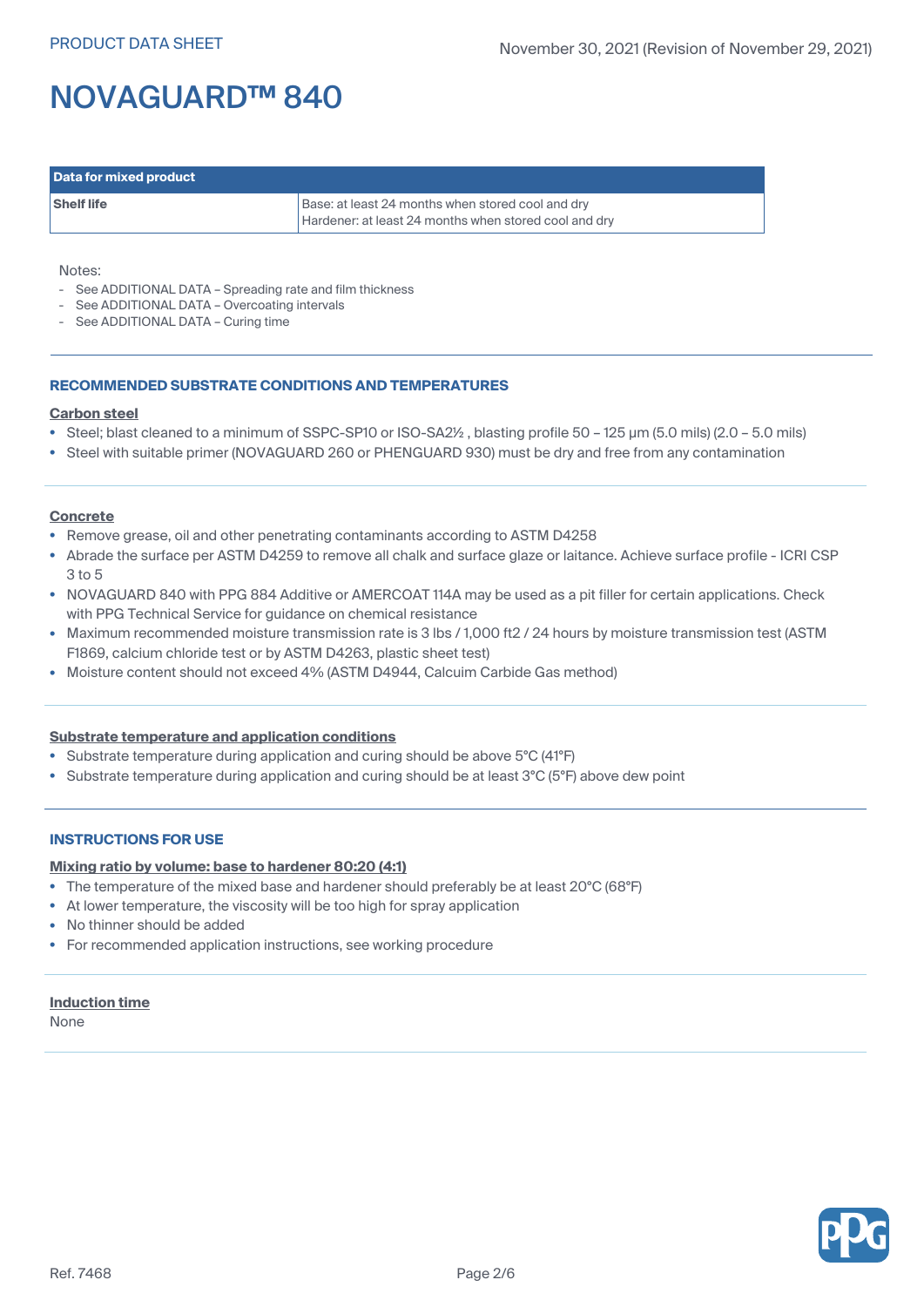**Pot life**

1 hour at 20°C (68°F)

Note: See ADDITIONAL DATA – Pot life

## **Airless spray**

- Use heavy-duty, single-feed, airless spray equipment, preferably 60:1 pump ratio and suitable high-pressure hoses/inline heating or insulated hoses may be necessary to avoid cooling down of paint in hoses at low air temperature
- Length of hoses should be as short as possible

### **Recommended thinner**

No thinner should be added

## **Nozzle orifice**

Approx. 0.53 mm (0.021 in)

#### **Nozzle pressure**

At 20°C (68°F) paint temperature min. 28.0 MPa (approx. 280 bar; 4061 p.s.i.). At 30°C (86°F) min. 22.0 MPa (approx. 220 bar; 3191 p.s.i.)

## **Brush/roller**

• Brush: for stripe coating and spot repair only

## **Recommended thinner**

No thinner should be added

#### **Cleaning solvent**

THINNER 90-53 or THINNER 90-83

#### Notes:

- Paint inside the spraying equipment must be removed before the pot life has been expired
- All application equipment must be cleaned immediately after use

## **ADDITIONAL DATA**

| <b>Spreading rate and film thickness</b> |                                                     |  |
|------------------------------------------|-----------------------------------------------------|--|
| <b>DFT</b>                               | Theoretical spreading rate                          |  |
| 300 µm (12.0 mils)                       | 3.3 m <sup>2</sup> /l (134 ft <sup>2</sup> /US gal) |  |
| 600 µm (24.0 mils)                       | 1.7 $m^2$ /I (67 ft <sup>2</sup> /US gal)           |  |

Note: Maximum DFT when brushing: 150 µm (6.0 mils)

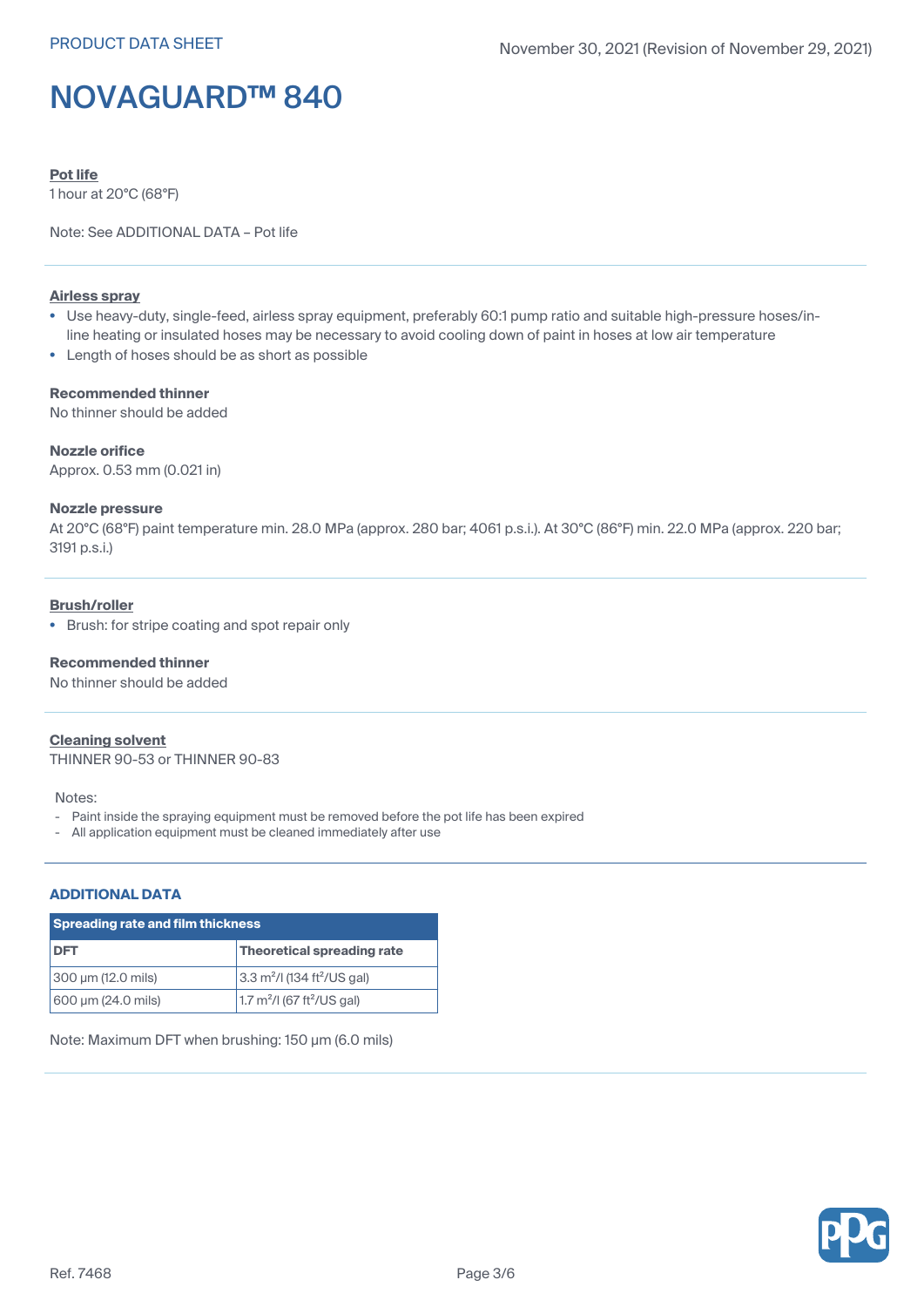#### **Measuring wet film thickness**

- A difference is often obtained between the measured apparent WFT and the real applied WFT. This is due to the thixotropy and the surface tension of the paint, which retards the release of air, trapped in the paint film for some time
- Recommendation is to apply a WFT, which is equal to the specified DFT plus 60 µm (2.4 mils)

## **Measuring dry film thickness**

- Because of low initial hardness the DFT cannot be measured within some days, due to the penetration of the measuring device into the soft paint film
- The DFT should be measured using <sup>a</sup> calibration foil of known thickness placed in between the coating and the measuring device

| Overcoating interval for DFT up to 300 um (12.0 mils) |                 |                                 |                                                       |          |                              |
|-------------------------------------------------------|-----------------|---------------------------------|-------------------------------------------------------|----------|------------------------------|
| <b>Overcoating with</b>                               | <b>Interval</b> | $5^{\circ}$ C (41 $^{\circ}$ F) | $ 10^{\circ}C(50^{\circ}F) 20^{\circ}C(68^{\circ}F) $ |          | $ 30^{\circ}C(86^{\circ}F) $ |
| itself                                                | Minimum         | $3.5$ days                      | 36 hours                                              | 24 hours | 16 hours                     |
|                                                       | Maximum         | 3 months                        | 3 months                                              | 2 months | l month                      |

Note: Surface should be dry and free from any contamination

| Curing time for DFT up to 300 µm (12.0 mils) |                      |                                                                           |                                              |  |
|----------------------------------------------|----------------------|---------------------------------------------------------------------------|----------------------------------------------|--|
| Substrate temperature                        | <b>Drv to handle</b> | Minimum cure time for purely<br>aliphatic petroleum product<br>(see note) | Minimum cure time for all<br>other chemicals |  |
| 5°C (41°F)                                   | 60 hours             | 10 days                                                                   | 15 days                                      |  |
| 10°C (50°F)                                  | 30 hours             | 5 days                                                                    | 7 days                                       |  |
| 20°C (68°F)                                  | 16 hours             | 60 hours                                                                  | 5 days                                       |  |
| 30°C (86°F)                                  | 10 hours             | 36 hours                                                                  | 3 days                                       |  |
| 40°C (104°F)                                 | 6 hours              | 18 hours                                                                  | 48 hours                                     |  |

Notes:

- Gasoline or gasoline/alcohol blends are not included in purely aliphatic petroleum products, please contact your PPG representative for further details
- Adequate ventilation must be maintained during application and curing (please refer to INFORMATION SHEETS 1433 and 1434)

| Pot life (at application viscosity) |                 |  |
|-------------------------------------|-----------------|--|
| <b>Mixed product temperature</b>    | <b>Pot life</b> |  |
| 10°C (50°F)                         | 2 hours         |  |
| 20°C (68°F)                         | 1 hour          |  |
| 30°C (86°F)                         | 45 minutes      |  |

Note: Due to exothermic reaction, temperature during and after mixing may increase

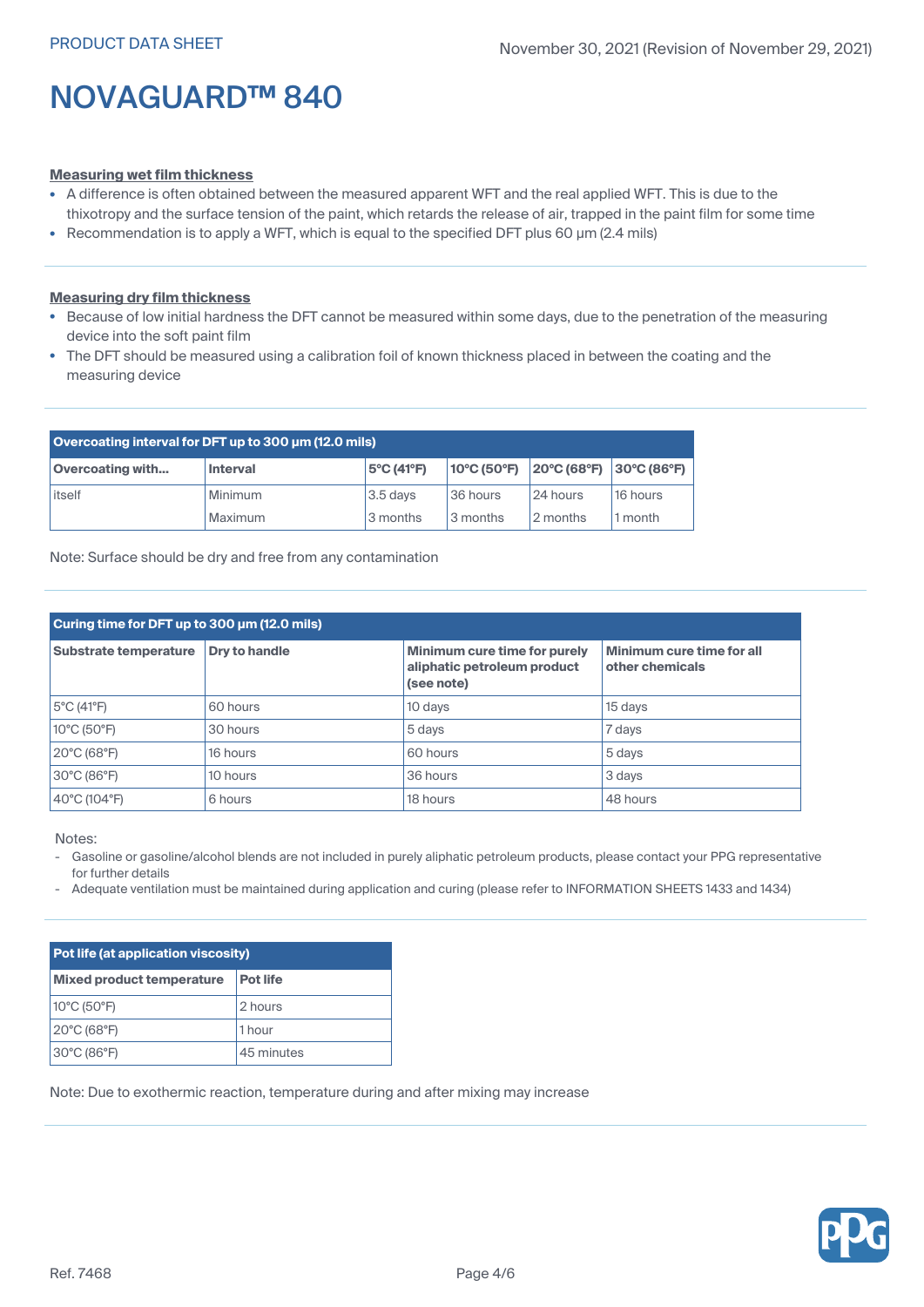### **Product Qualifications**

• Qualified for ANSI/NSF Standard 61 (potable water). For NSF application instructions, please visit the following website: http://www.nsf.org/certified-products-systems/

### **SAFETY PRECAUTIONS**

- For paint and recommended thinners see INFORMATION SHEETS 1430, 1431 and relevant Material Safety Data Sheets
- Although this is <sup>a</sup> solvent-free paint, care should be taken to avoid inhalation of spray mist, as well as contact between the wet paint and exposed skin or eyes
- •Ventilation should be provided in confined spaces to maintain good visibility
- • If workers are exposed to concentrations above the exposure limit, they must use appropriate personal protective equipment (PPE).

## **WORLDWIDE AVAILABILITY**

It is always the aim of PPG Protective and Marine Coatings to supply the same product on a worldwide basis. However, slight modification of the product is sometimes necessary to comply with local or national rules/circumstances. Under these circumstances an alternative product data sheet is used.

### **REFERENCES**

| • CONVERSION TABLES                                               | <b>INFORMATION SHEET</b> | 1410 |
|-------------------------------------------------------------------|--------------------------|------|
| • EXPLANATION TO PRODUCT DATA SHEETS                              | <b>INFORMATION SHEET</b> | 1411 |
| • SAFETY INDICATIONS                                              | <b>INFORMATION SHEET</b> | 1430 |
| • SAFETY IN CONFINED SPACES AND HEALTH SAFETY, EXPLOSION HAZARD - | <b>INFORMATION SHEET</b> | 1431 |
| <b>TOXIC HAZARD</b>                                               |                          |      |
| • SAFE WORKING IN CONFINED SPACES                                 | <b>INFORMATION SHEET</b> | 1433 |
| • DIRECTIVES FOR VENTILATION PRACTICE                             | <b>INFORMATION SHEET</b> | 1434 |
| • CLEANING OF STEEL AND REMOVAL OF RUST                           | <b>INFORMATION SHEET</b> | 1490 |
| • SPECIFICATION FOR MINERAL ABRASIVES                             | <b>INFORMATION SHEET</b> | 1491 |
| • RELATIVE HUMIDITY - SUBSTRATE TEMPERATURE - AIR TEMPERATURE     | <b>INFORMATION SHEET</b> | 1650 |
|                                                                   |                          |      |

## **WARRANTY**

PPG warrants (i) its title to the product, (ii) that the quality of the product conforms to PPG's specifications for such product in effect at the time of manufacture and (iii) that the product shall be delivered free of t rightful claim of any third person for infringement of any U.S. patent covering the product. THESE ARE THE ONLY WARRANTIES THAT PPG MAKES AND ALL OTHER EXPRESS OR IMPLIED WARRANTIES, UNDER STATUTE OR ARISING OTHERWISE IN LAW, FROM A COURSE OF DEALING OR USAGE OF TRADE, INCLUDING WITHOUT LIMITATION, ANY OTHER WARRANTY OF FITNESS FOR A PARTICULAR PURPOSE OR USE, ARE DISCLAIMED BY PPG. Any claim under this warranty must be made by Buyer to PPG in writing within five (5) days of Buyer's discovery of the claimed defect, but in no event later than the expiration of the applicable shelf life of the product, or one year from the date of the delivery of the product to the Buyer, whichever is earlier. Buyer's failure to notify PPG of such non-conformance as required herein shall bar **Buyer from recovery under this warranty.**